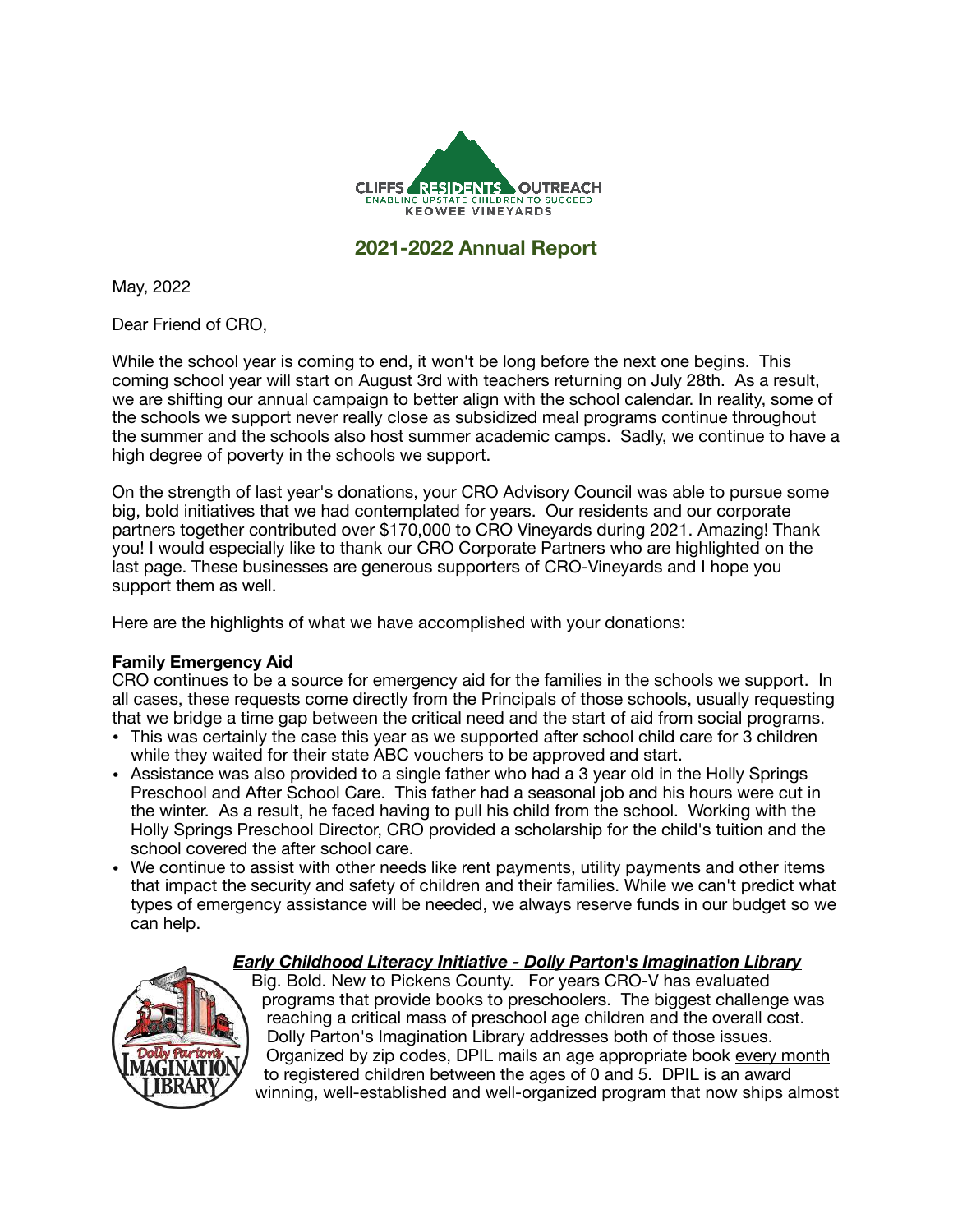2 million books a month...all over the world. Entire states, like North Carolina and Kentucky, have adopted and funded DPIL statewide. In South Carolina, there are a few geographies that offer the Imagination Library, but none in Pickens County...until now. *CRO-Vineyards has launched the Imagination Library!* Following a successful pilot at Holly Springs Preschool, where every student and teacher was registered, we are now expanding to all the zip codes in northern Pickens County. These zip codes encompass the children that feed into Pickens Middle and High Schools...*more than a 1,000 eligible preschoolers*. For \$2.10/month or \$25 per year, a registered child receives a book every month (and that includes shipping and postage!).



CRO-V believes strongly that we should not initiate a program that we cannot sustain. Thus we reserved the funds needed to support DPIL in northern Pickens County for 2022 and 2023. That positions us to stay two years ahead in our fundraising to support the Imagination Library.

But it doesn't stop there. Early on we reached out to United Way of Pickens County. After researching and studying the program for most of last year, the UW Education Council voted

to support (not fund) DPIL in Pickens County! We are now working with the United Way to secure additional funding sources so DPIL can be extended across Pickens County. The Pickens County Library System is also on board and will offer library programs around the monthly books, including mobile programs using the PCLS outreach vehicle we funded for them in 2019-2020. *This is a big step forward for early childhood literacy in Pickens*  **County.** We are very excited about the Imagination Library and it's initiation in Pickens County!

# *Instrumental Music Program at Pickens and Hagood Elementary Schools*

Research shows that instrumental music training fires up the brain circuitry that is also used for languages and math. CRO is eager for the students at Hagood and Pickens Elementary to

have the opportunity to learn an instrument. While the Pickens County School District does not offer and is not prepared to support a full program, they do make their school facilities available to Young Appalachian Musicians (YAMS). *YAMS introduces children to the music of their heritage through small group instruction in instruments common to the Appalachian region* (fiddle/violin, guitar, banjo, mandolin). Although the program has been around since 2007, enrollment dropped significantly during Covid as school facilities were closed for after school lessons. Working with YAMS, CRO has offered scholarships for up to 100 students if YAMS, Hagood



Elementary and Pickens Elementary can enroll the students. We have also provided a grant for the YAMS summer camp as enrollment is so strong that they will offer a second camp this summer. *Off to a good start..or rather striking the right note!* 

## *One School, One Book*

Both Pickens and Hagood Elementary school offer this program during the school year in which one book is selected and the entire school community - parents, volunteers, and teachers - reads that book over a period of weeks to the children. *Hagood Elementary is piloting a summer version of One School, One Book* and has enlisted CRO's help. CRO has purchased all the books for their summer initiative and every child will go home at the end of the school year with the selected book and recommended activities for the parents and children to follow.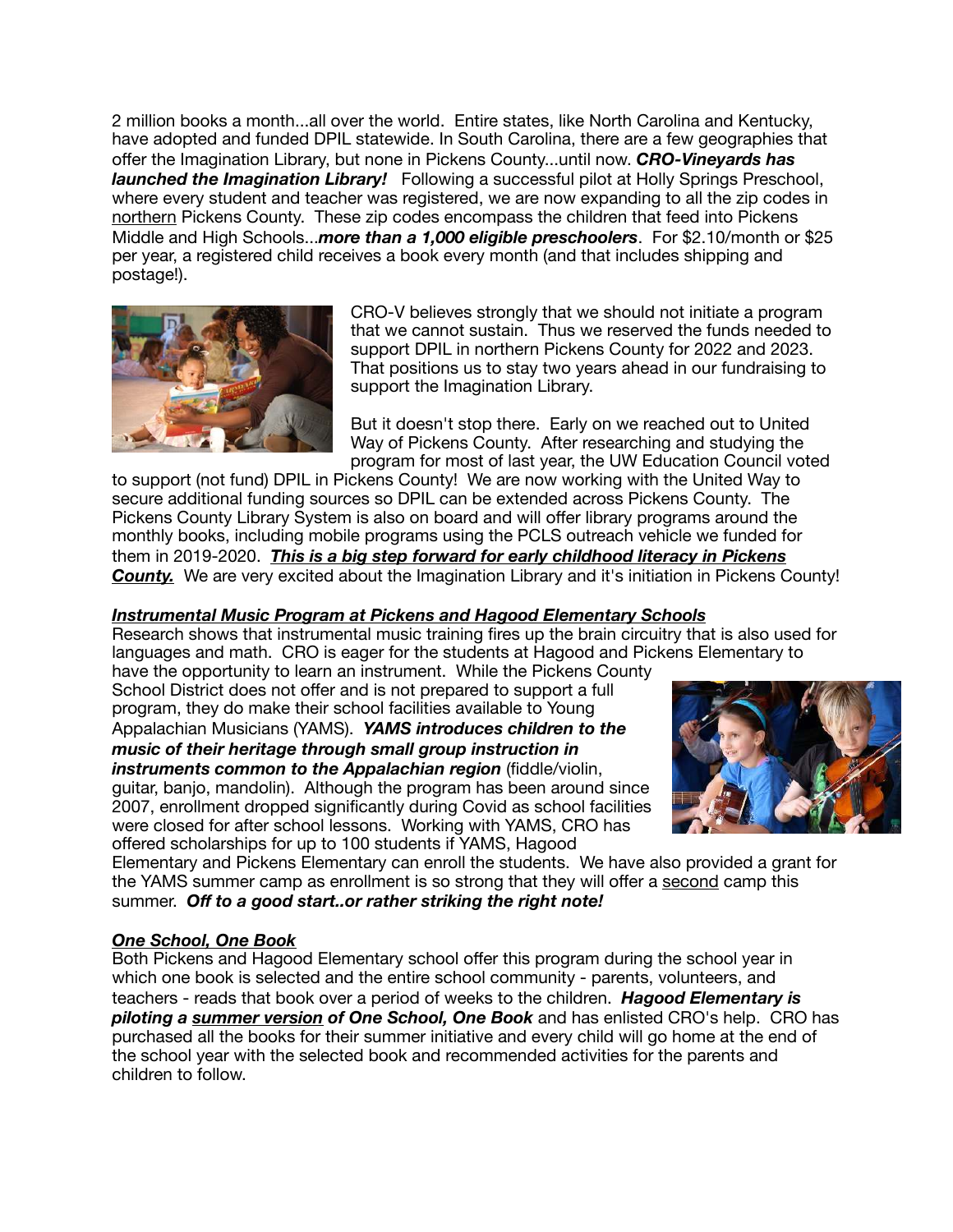## *Pickens Middle & High School Robotics Club*



ens Middle School students Cassidy Riddle,<br>ecently qualified for the VEX Robotics World<br>is, Texas.

This was a banner year for the Robotics Club of Pickens Middle & High Schools. For the first time ever, *a Robotics team (two 7th grade girls) qualified for the World Competition!* Since this was unexpected and not budgeted, CRO stepped in and paid the World Competition registration fee. Leveraging that success, the middle and high school Robotics Club teacher, is expanding the club and CRO is helping by purchasing additional Robotics Kits (at \$1,200 each) and other technology that will teach higher level programming skills.

#### *Camp iRock*

Not surprisingly, elementary level reading competency took a hit during Covid. As a result, Camp iRock is adding additional classes this summer. Camp iRock is an award winning summer reading camp that targets students needing a little extra boost to reach grade level reading skill before the next school year. Camp iRock attendees are nominated by their teachers and attend free. CRO, once again, is providing a significant grant to Camp iRock to help meet the additional demand.



## *Completion of Prior Year Projects*



#### **Holly Springs Playground Renovation**

The Holly Springs playground renovation was completed in the fall and additional playground equipment has been installed, from water tables to foam construction logs. The School Director reported "I can not overstate what a positive impact the playground renovation has had on our program. We have been able to spend many more days outside without the (prior) mud pits."

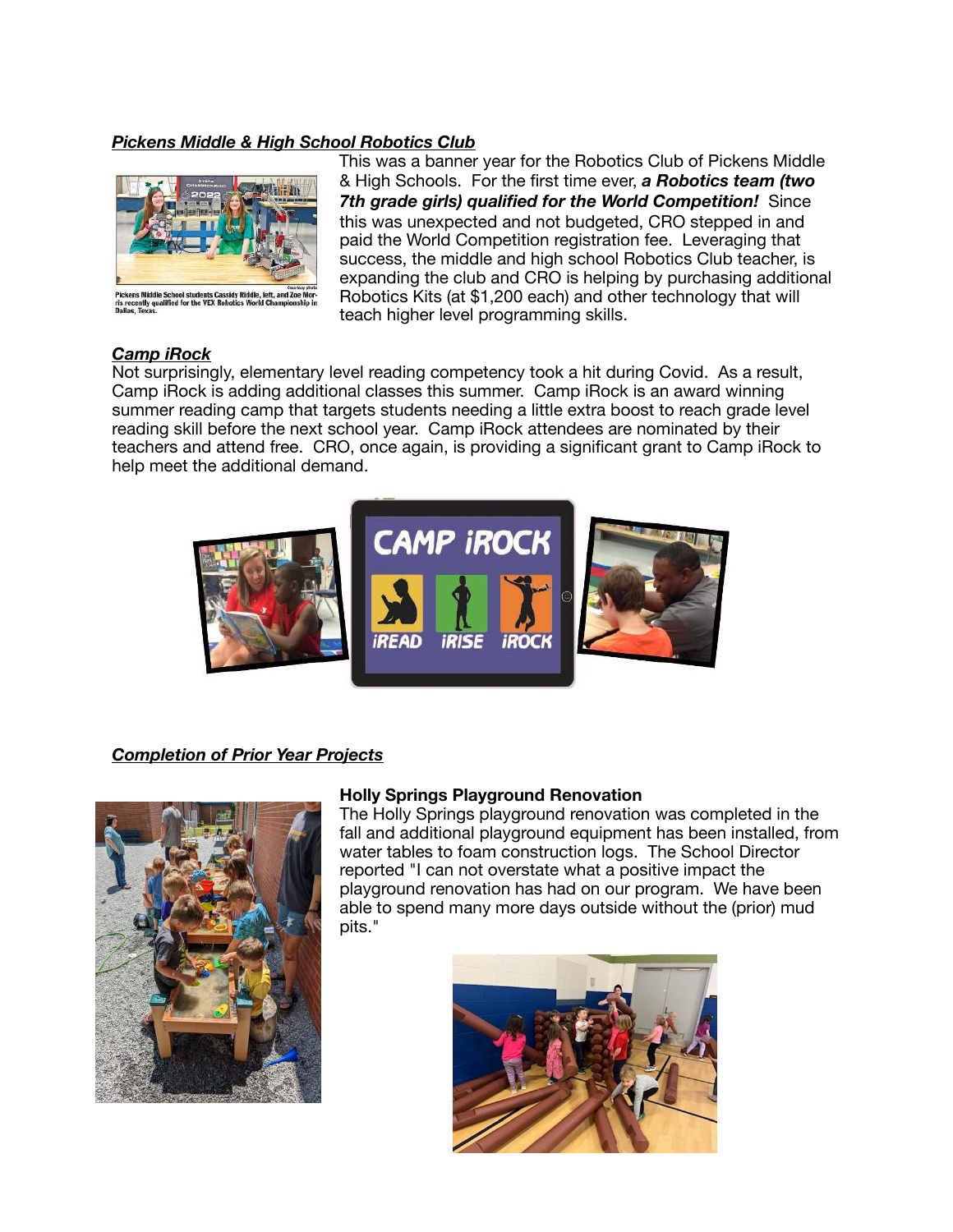#### **Pickens Career and Technology Center**

A brake/lathe system has been installed for use in their mechanics and automotive training classes. A transport trailer has arrived and enables PCTC to expand some of it's programs to the middle school level. PCTC serves 1,700 high school students who spend part of their academic day pursuing skills training and certifications.

#### *Angel Tree*

Once a year, volunteers from our community are needed to provide some holiday cheer for deserving children in our area. This past year Pickens and Hagood Elementary School staff selected 20 children for some extra aid and 20 volunteer angels rallied to their cause. Each volunteer purchased needed clothing items and a gift, then wrapped them all so the parents could give them to their child. In total, their gifts represented \$3,000 in donations.

*Thanks to YOU and your generous and sustained support*, CRO is in a sound financial position to expand our support in Pickens County. This year's fundraising efforts will insure we can continue to support the schools, the Imagination Library and instrumental music programs for next year and beyond. The CRO Council is so grateful that you have trusted us to make wise allocations and enabled us to have sufficient funds to respond to new opportunities.

Today we are launching our 2022 Campaign. Once a year and only once a year, CRO reaches out to the community for donations. "*Play It Forward*", our 2022 fundraising event, will take place on Monday, June 6th and the annual appeal is now underway. To learn more, donate or to purchase tickets for the 10 Hole Pitch & Putt Challenge and/or the Dinner and Auctions please go to our online campaign site at **https://playit.givesmart.com**

Please feel free to contact anyone on the CRO Advisory Council with suggestions or questions.

#### **On behalf of the CRO Council and with sincere and deep appreciation,**

Jean Ann and Dick Bollman CRO-Vineyards Co-Directors

CRO Advisory Council:<br>Ken Michaels (Treasurer) Ken Michaels (Treasurer) **Stephanie Cookson** Jeanette McCarthy Rob Ackley Jan Heppe Brenda Schultz Penny Barr **Denny Barr Denny Barr Paula Nesbitt Laurelle Williams** 

*Cliffs Resident Outreach, 501©3, is a 100% volunteer organization focused on the literacy, nutrition and well- being of children in Pickens County, SC. CRO-Vineyards utilizes 98% of its donations for grants to qualifying organizations or individuals within our focus. Funding supports initiatives for pre-school age children through high school. In general, our expenses are less than \$2,000 a year and cover items like our website cost, post office box rental and very limited printing, mailing or fundraising expenses. For family emergency aid, our funds typically cover situations at one of the two elementary schools we support. In those schools, 70%+ of the student body is at or below the poverty threshold for government benefits.*